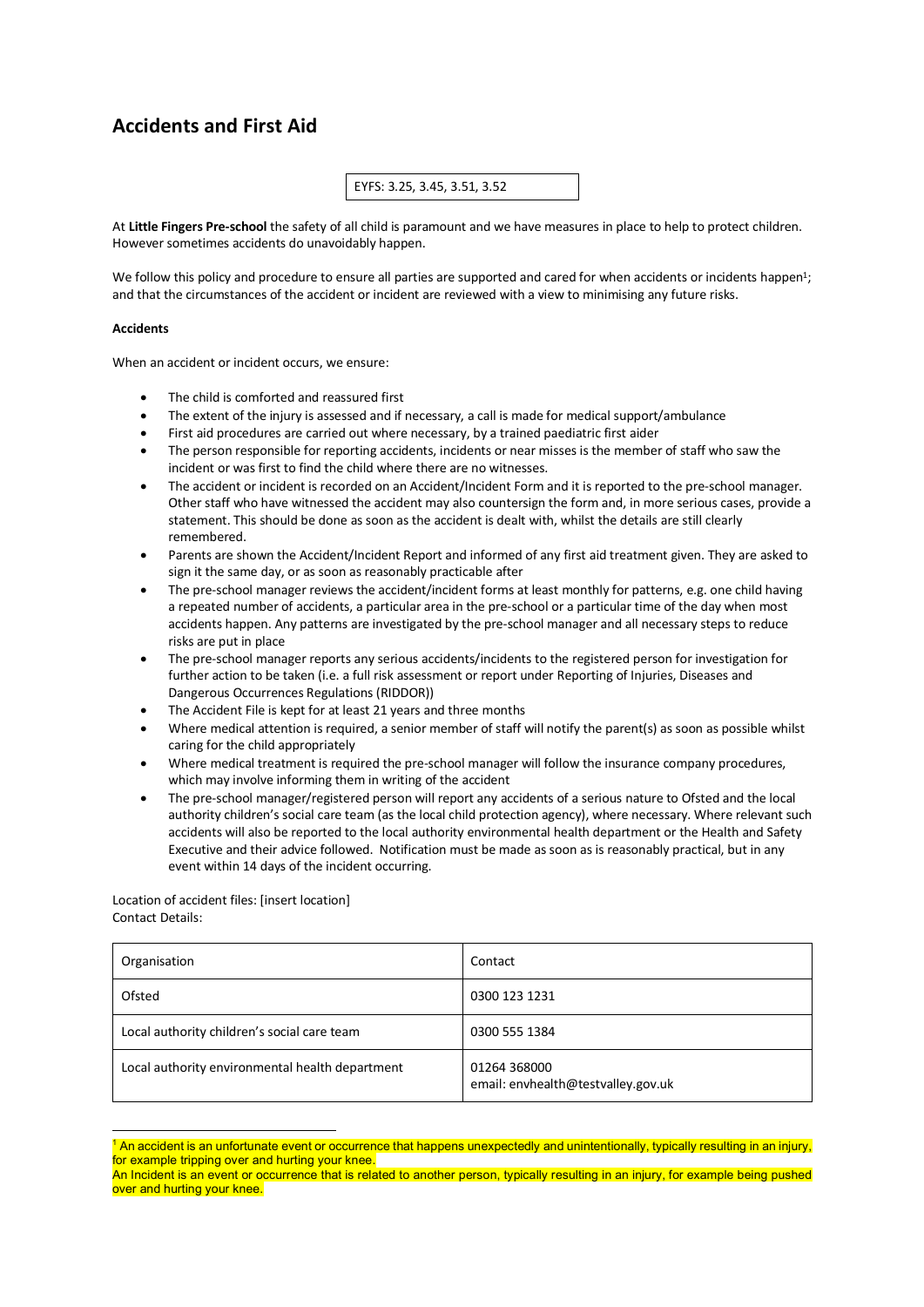| Health and Safety Executive | 0300 790 6787                           |  |
|-----------------------------|-----------------------------------------|--|
| RIDDOR report form          | http://www.hse.gov.uk/riddor/report.htm |  |

# **Head injuries**

If a child has a head injury in the setting then we will follow the following procedure:

- Comfort, calm and reassure the child
- Assess the child's condition to ascertain if a hospital or ambulance is required. We will follow our procedure for this if this is required (see below)
- If the skin is not broken we will administer a cold compress for short periods of time, repeated until the parent arrives to collect their child
- If the skin is broken then we will follow our first aid training and stem the bleeding
- Call the parent and make them aware of the injury and if they need to collect their child
- Complete the accident form
- Keep the child in a calm and quiet area whilst awaiting collection, where applicable
- We will continue to monitor the child and follow the advice on the NHS website as per all head injuries https://www.nhs.uk/conditions/minor-head-injury/
- For major head injuries we will follow our paediatric first aid training.

# **Transporting children to hospital procedure**

The pre-school manager/staff member must:

- Call for an ambulance immediately if the injury is severe. We will not attempt to transport the injured child in our own vehicles
- Whilst waiting for the ambulance, contact the parent(s) and arrange to meet them at the hospital
- Arrange for the most appropriate member of staff to accompany the child taking with them any relevant information such as registration forms, relevant medication sheets, medication and the child's comforter
- Redeploy staff if necessary to ensure there is adequate staff deployment to care for the remaining children. This may mean temporarily grouping the children together
- Inform a member of the management team immediately
- Remain calm at all times. Children who witness an incident may well be affected by it and may need lots of cuddles and reassurance. Staff may also require additional support following the accident.

## **First aid**

The first aid box is located in **the kitchen.**

It is accessible at all times with appropriate content for use with children.

The appointed person responsible for first aid checks the contents of the boxes regularly (at least every half term) and replaces items that have been used or are out of date.

The First aid box should only contain items permitted by the Health and Safety (First Aid) Regulations Act 1981, such as sterile dressings, bandages and eye pads. No other medical items, such as paracetamol should be kept in them.

## **The appointed person responsible for first aid is Leanne Shuttleworth.**

All the staff are trained in paediatric first aid and this training is updated every three years.

All first aid trained staff are listed. When children are taken on an outing away from our pre-school, we will always ensure a first aid box is taken on all outings, along with any medication that needs to be administered in an emergency, including inhalers etc.

## **Food Safety and play**

Children are supervised during meal times and food is adequately cut up to reduce the risk of choking. The use of food as a play material is discouraged. However, as we understand that learning experiences are provided through exploring different malleable materials the following may be used:

- Playdough
- Cornflour
- Dried pasta, rice and pulses.

These are risk assessed and presented differently to the way it would be presented for eating e.g. in trays,